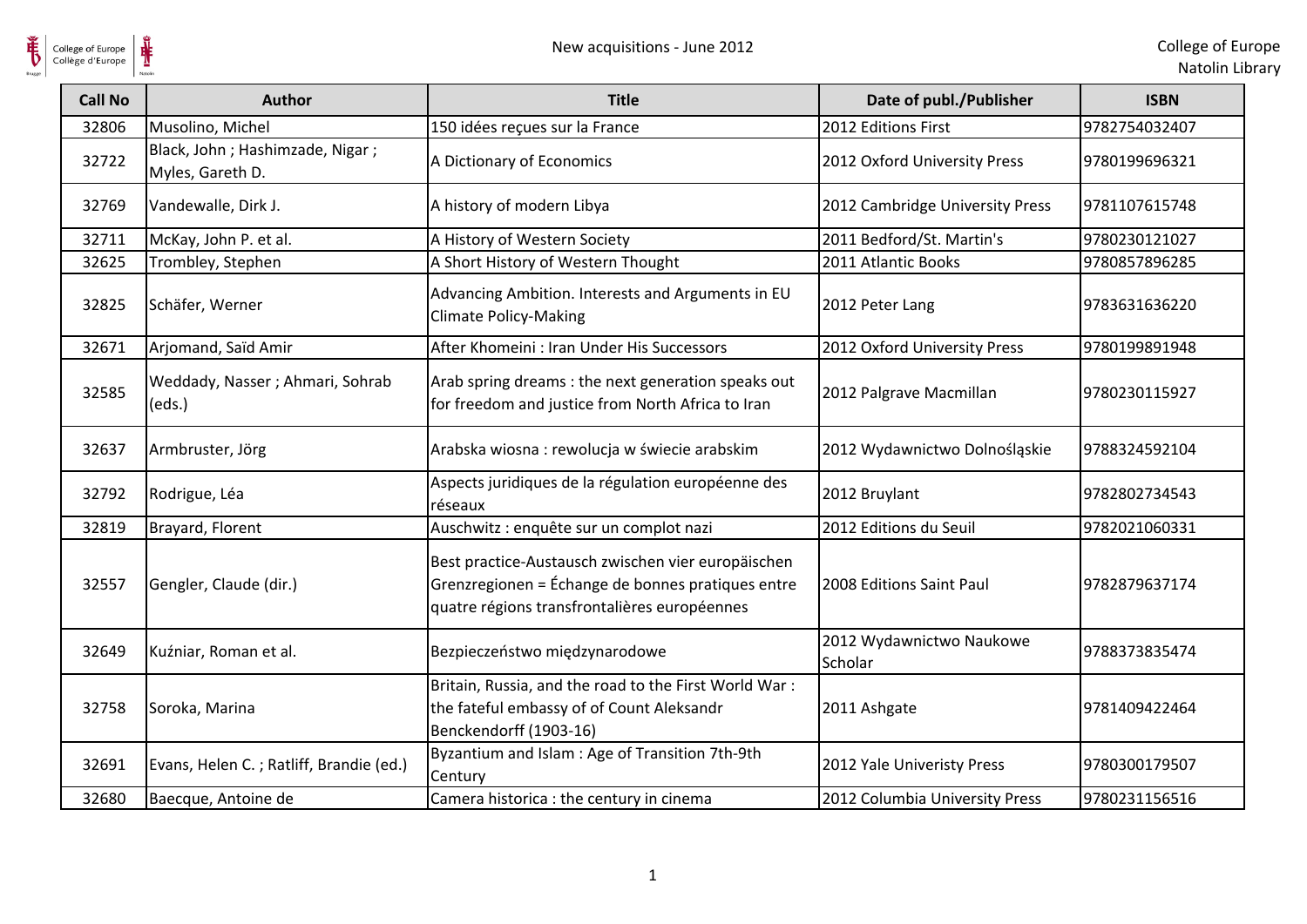

| <b>Call No</b> | <b>Author</b>                                               | <b>Title</b>                                                                                                                 | Date of publ./Publisher                                | <b>ISBN</b>   |
|----------------|-------------------------------------------------------------|------------------------------------------------------------------------------------------------------------------------------|--------------------------------------------------------|---------------|
| 32574          | Kopiński, Dominik; Polus, Andrzej;<br>Taylor, Ian (ed.)     | China's Rise in Africa : Perspectives on a Developing<br>Connection                                                          | 2012 Routledge                                         | 9780415688871 |
| 32560          | Fu, Xiaolan (ed.)                                           | China's role in Global Economic Recovery                                                                                     | 2012 Routledge                                         | 9780415670340 |
| 32723          | Stan, Lavinia; Turcescu, Lucian                             | Church, State, and Democracy in Expanding Europe                                                                             | 2011 Oxford University Press                           | 9780195337105 |
| 32845          | Setälä, Maija ; Schiller, Theo (ed.)                        | Citizens' initiatives in Europe : procedures and<br>consequences of agenda-setting by citizens                               | 2012 Palgrave Macmillan                                | 9780230319691 |
| 32682          | Ferguson, Niall                                             | Civilization: The Six Killer Apps of Western Power                                                                           | 2012 Penguin Books                                     | 9780141044583 |
| 32561          | Cimbala, Stephen J. (ed.)                                   | Civil-Military Relations in Perspective : Strategy,<br><b>Structure and Policy</b>                                           | 2012 Ashgate                                           | 9781409429784 |
| 32724          | Cremona, Marise (ed.)                                       | Compliance and the Enforcement of EU Law                                                                                     | 2012 Oxford University Press                           | 9780199644735 |
| 32674          | Betts, Richard K. (ed.)                                     | Conflict after the Cold War : Arguments on Causes of<br>War and Peace                                                        | 2013 Pearson                                           | 9780205851751 |
| 32699          | Nickel, Rainer (ed.)                                        | Conflict of Laws and Laws of Conflict in Europe and<br>Beyond: Patterns of Supranational and Transnational<br>Juridification | 2010 Intersentia                                       | 9789400001237 |
| 32712          | Sakwa, Richard; Stevens, Anne (ed.)                         | Contemporary Europe                                                                                                          | 2012 Palgrave Macmillan                                | 9780230282896 |
| 32607          | Dizard, Jake; Walker, Christopher;<br>Tucker, Vanessa (ed.) | Countries at the Crossroads : An Analysis of<br>Democratic Governance                                                        | 2012 Freedom House; Rowman &<br>Littlefield Publishers | 9781442212619 |
| 32808          | Fay, Léopoldine                                             | Criminalité financière et organisée dans une Europe<br>élargie                                                               | 2012 L'Harmattan                                       | 9782296961487 |
| 32827          | Sokolova, Vera                                              | Cultural Politics of Ethnicity : Discourses on Roma in<br>Communist Czechoslovakia                                           | 2008 Ibidem-Verlag                                     | 9783898218641 |
| 32647          | Gołembski, Franciszek                                       | Cywilizacja europejska                                                                                                       | 2012 Wydawnictwo Poltext                               | 9788375611274 |
| 32562          | Hoque, Sabrina; Clark, Sean (ed.)                           | Debating a Post-American World : What lies ahead?                                                                            | 2012 Routledge                                         | 9780415690492 |
| 32726          | Flinders, Matthew                                           | Defending Politics: Why Democracy Matters in the<br><b>Twenty-First Century</b>                                              | 2012 Oxford University Press                           | 9780199644421 |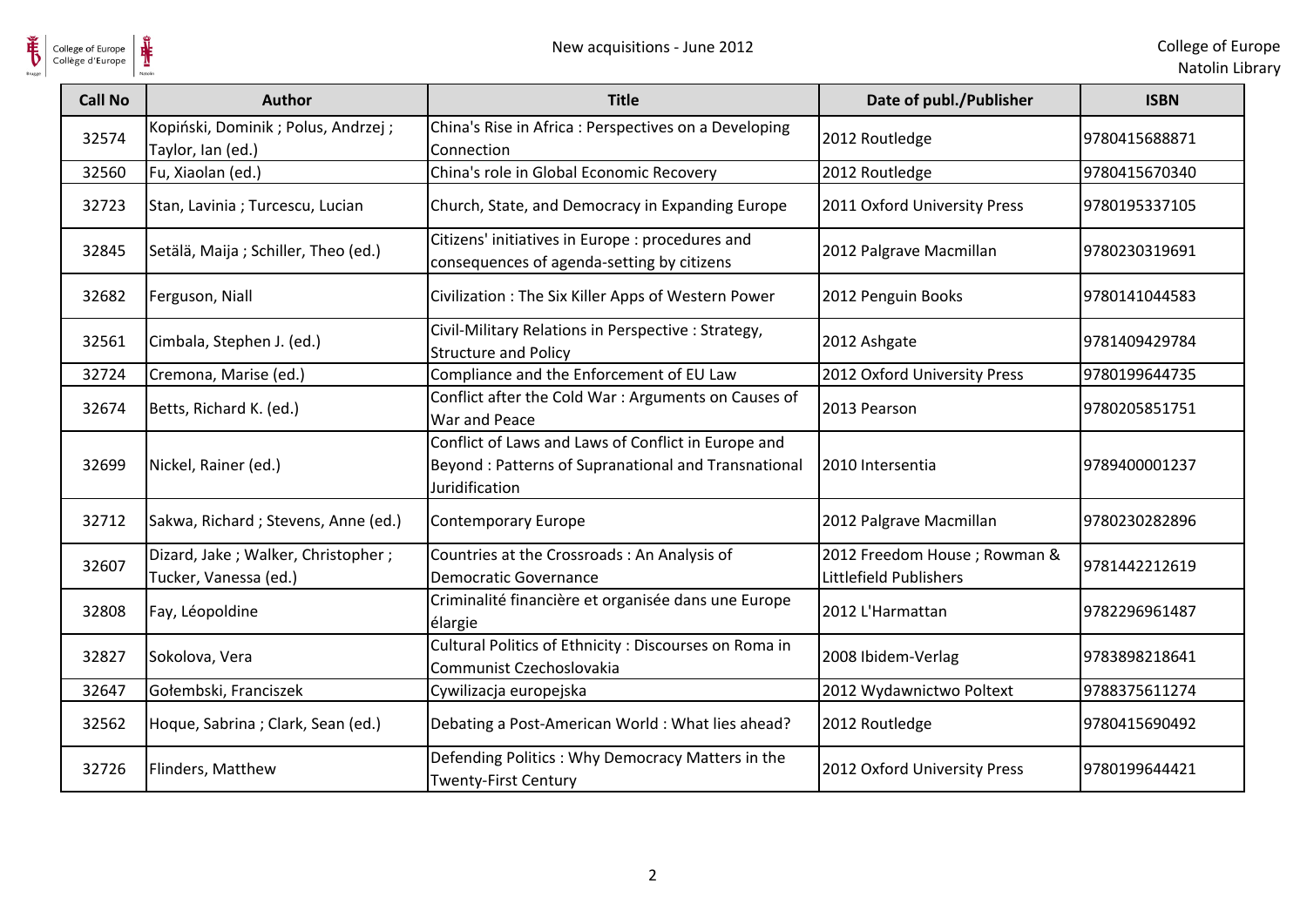

| <b>Call No</b> | <b>Author</b>                                           | <b>Title</b>                                                                                                                            | Date of publ./Publisher                             | <b>ISBN</b>   |
|----------------|---------------------------------------------------------|-----------------------------------------------------------------------------------------------------------------------------------------|-----------------------------------------------------|---------------|
| 32817          | Association Mémoire du lycée<br>polonais Cyrpian-Norwid | Des résistants polonais en Vercors : La saga du lycée<br>polonais Cyprian-Norwid: Villard-de-Lans: 1940-1946                            | 2012 Presses universitaires de<br>Grenoble          | 9782706117107 |
| 32640          | Towalski, Rafał                                         | Dialog społeczny w Europie Środkowej i Wschodniej w<br>procesie integracji europejskiej (na przykładzie krajów<br>Grupy Wyszehradzkiej) | 2011 Szkoła Główna Handlowa -<br>Oficyna Wydawnicza | 9788373786554 |
| 32700          | Liisberg, Maria Ventegodt                               | Disability and Employment: A Contemporary Disability<br>Human Rights Approach Applied to Danish, Swedish<br>and EU Law and Policy       | 2011 Intersentia                                    | 9781780680286 |
| 32632          | Gilbert, G. M.                                          | Dziennik Norymberski                                                                                                                    | 2012 Świat Książki                                  | 9788377994801 |
| 32701          | Heringa, Aalt Willem; Akkermans,<br>Bram (eds.)         | <b>Educating European Lawyers</b>                                                                                                       | 2011 Intersentia                                    | 9781780680187 |
| 32645          | Jaskiernia, Jerzy (red.)                                | Efektywność europejskiego systemu ochrony praw<br>człowieka : ewolucja i uwarunkowania europejskiego<br>systemu ochrony praw człowieka  | 2012 Adam Marszałek                                 | 9788377802359 |
| 32646          | Jaskiernia, Jerzy (red.)                                | Efektywność europejskiego systemu ochrony praw<br>człowieka efektywność mechanizmów ochrony praw<br>człowieka Rady Europy UE i OBWE     | 2012 Adam Marszałek                                 | 9788377802366 |
| 32685          | Hart, Jonathan                                          | <b>Empires and Colonies</b>                                                                                                             | 2008 Polity Press                                   | 9780745626147 |
| 32846          | Smith, Mitchell P.                                      | Environmental and health regulation in the United<br>States and the European Union : protecting public and<br>planet                    | 2012 Palgrave Macmillan                             | 9780230109360 |
| 32869          | Legutko, Ryszard                                        | Esej o duszy polskiej : z posłowiem A.D. 2012                                                                                           | 2012 Zysk i S-ka Wydawnictwo                        | 9788377850213 |
| 32754          | Geukjian, Ohannes                                       | Ethnicity, nationalism and conflict in the South<br>Caucasus: Nagorno-Karabakh and the legacy of Soviet<br>nationalities policy         | 2012 Ashgate                                        | 9781409436300 |
| 32727          | Craig, P. P.                                            | EU Administrative Law                                                                                                                   | 2012 Oxford University Press                        | 9780199568635 |
| 32969          | Davies, A. C. L.                                        | EU labour law                                                                                                                           | 2012 Edward Elgar Publishing                        | 9781848449985 |
| 32728          | Keller, Perry                                           | European and International Media Law : Liberal<br>Democracy, Trade, and the New Media                                                   | 2011 Oxford University Press                        | 9780198268550 |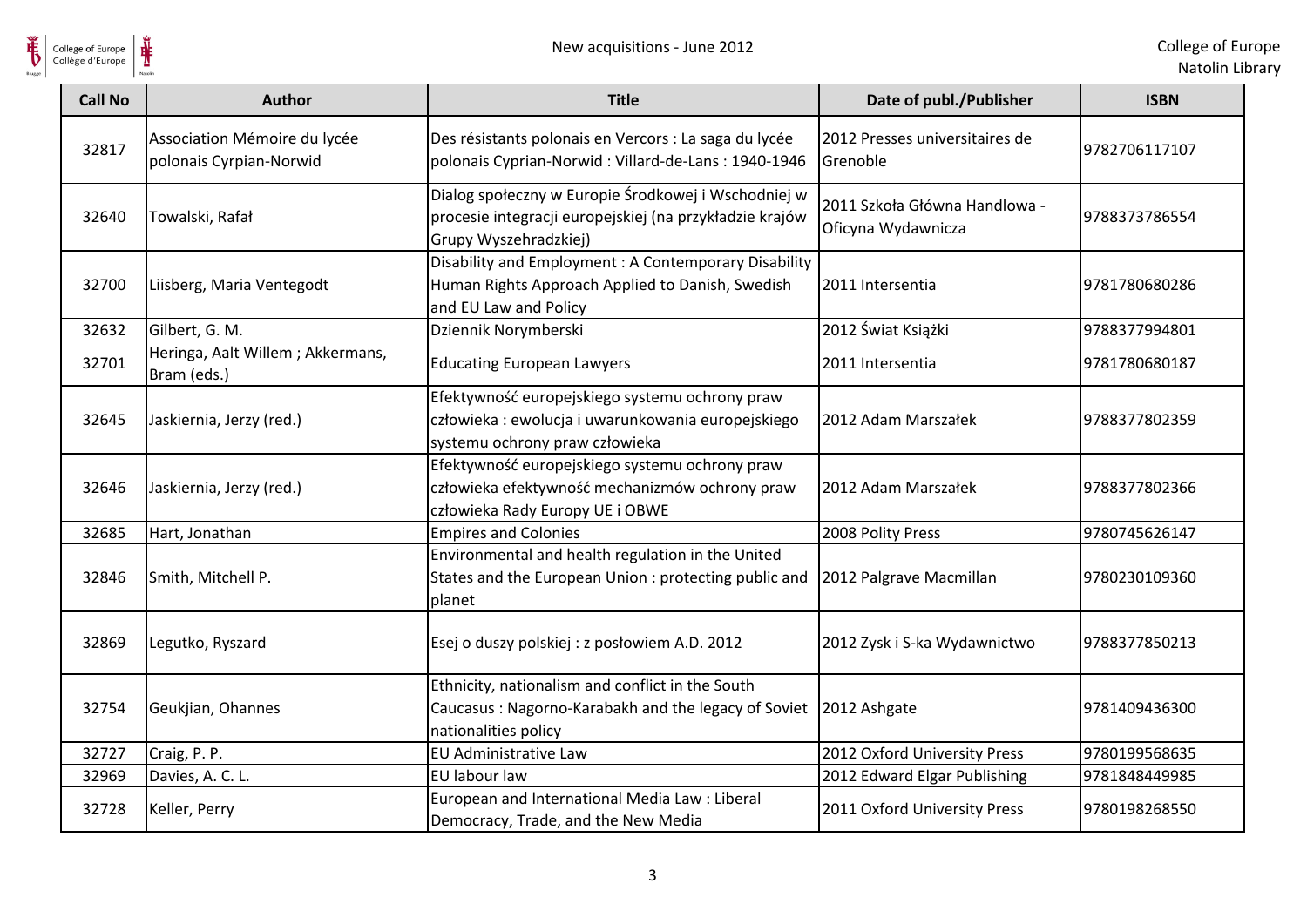

College of Europe

| College of Europe<br>Collège d'Europe |                                                                                | New acquisitions - June 2012                                                                                                    |                                                                                  | College of Eur<br>Natolin Lib  |
|---------------------------------------|--------------------------------------------------------------------------------|---------------------------------------------------------------------------------------------------------------------------------|----------------------------------------------------------------------------------|--------------------------------|
| <b>Call No</b>                        | <b>Author</b>                                                                  | <b>Title</b>                                                                                                                    | Date of publ./Publisher                                                          | <b>ISBN</b>                    |
| 27805                                 | Klip, André                                                                    | European Criminal Law : An Integrative approach                                                                                 | 2009 Intersentia                                                                 | 9789050957724                  |
| 32842                                 | Noutcheva, Gergana                                                             | European Foreign Policy and the Challenges of Balkan<br>Accession: Conditionality, legitimacy and compliace                     | 2011 Taylor & Francis                                                            | 9780415596848                  |
| 32698                                 | Kent, Penelope                                                                 | European Union Law                                                                                                              | 2012 Sweet & Maxwell                                                             | 9780414023260                  |
| 32629                                 | Kośmider, Tomasz; Ślipiec Jeremiasz;<br>Zuziak, Janusz                         | Europejska integracja militarna : sojusze wojskowe XX<br>wieku                                                                  | 2011 Wydawnictwo Akademii<br>Obrony Narodowej                                    | 9788375231465                  |
| 32870                                 | Tarnawska, Katarzyna (red.)                                                    | Ewolucja budżetu Unii Europejskiej w kontekście<br>wyzwań klimatycznych polskich regionów                                       | 2012 Difin                                                                       | 9788376416182                  |
| 32686                                 | Jeal, Tim                                                                      | Explorers of the Nile: The Triumph and the Tragedy of<br>a Great Victorian Adventure                                            | 2011 Faber and Faber                                                             | 9780571249756                  |
| 32687                                 |                                                                                | Kertzer, David I.; Barbagli, Marzio (ed.) Family Life in Early Modern Times: 1500-1789                                          | 2001 Yale University Press                                                       | 0300089716                     |
| 32688                                 |                                                                                | Kertzer, David I.; Barbagli, Marzio (ed.)   Family Life in the Long Nineteenth Century : 1789-1913   2002 Yale University Press |                                                                                  | 0300090900                     |
| 32689                                 | Kertzer, David I.; Barbagli, Marzio (ed.) Family Life in the Twentieth Century |                                                                                                                                 | 2003 Yale University Press                                                       | 0300094949                     |
| 32648                                 | Tymanowski, Józef (red.)                                                       | Federacja Rosyjska w procesie demokratyzacji                                                                                    | 2011 Wydział Dziennikarstwa i<br>Nauk Politycznych Uniwersytetu<br>Warszawskiego | 9788363183318<br>9788375453126 |
| 32690                                 | Albala, Ken; Eden, Trudy (ed.)                                                 | Food and faith in Christian culture                                                                                             | 2011 Columbia University Press                                                   | 9780231149976                  |
| 32696                                 | Vos, Ellen; Wendler, Frank (ed.)                                               | Food Safety Regulation in Europe: A Comparative<br><b>Institutional Analysis</b>                                                | 2006 Intersentia                                                                 | 9789050956369                  |
| 32729                                 | Wickham, Chris                                                                 | Framing the Early Middle Ages: Europe and the<br>Mediterranean, 400-800                                                         | 2006 Oxford University Press                                                     | 9780199212965                  |
| 32675                                 | Pike, David Wingeate                                                           | France Divided: The French and the Civil War in Spain                                                                           | 2011 Sussex Academic Press                                                       | 9781845195311                  |
| 32830                                 | Kassenova, Togzhan                                                             | From Antagonism to Partnership: The Uneasy Path of<br>the U.S.-Russian Cooperative Threat Reduction                             | 2007 Ibidem-Verlag                                                               | 9783898217071                  |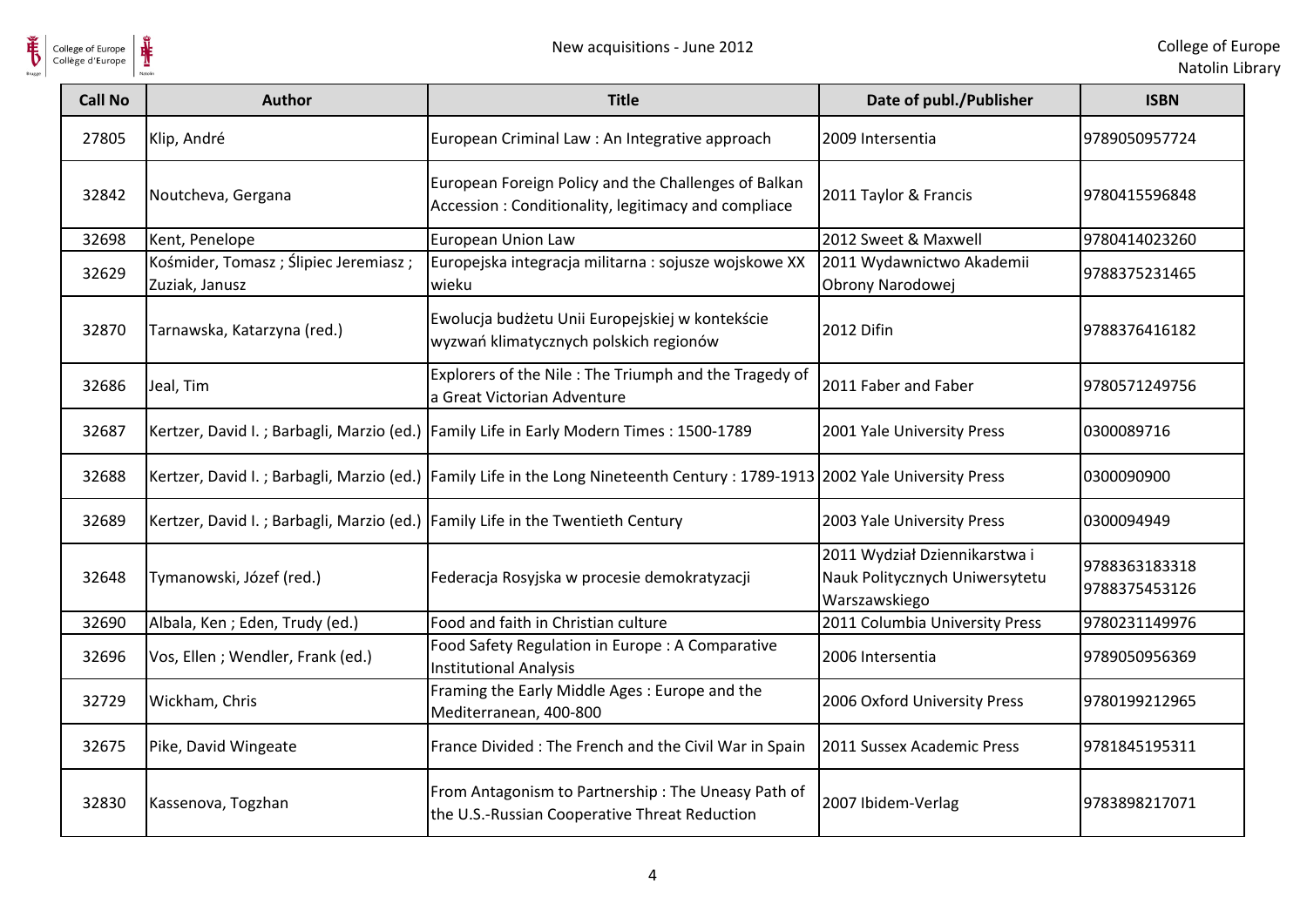

 $\frac{1}{\frac{1}{\sqrt{2}}}\sum_{\text{National}}$ College of Europe

| <b>Call No</b> | <b>Author</b>                                     | <b>Title</b>                                                                                                                                                                        | Date of publ./Publisher                            | <b>ISBN</b>   |
|----------------|---------------------------------------------------|-------------------------------------------------------------------------------------------------------------------------------------------------------------------------------------|----------------------------------------------------|---------------|
| 32847          | Pal, Leslie Alexander                             | Frontiers of Governance: The OECD and Global Public<br><b>Management Reform</b>                                                                                                     | 2012 Palgrave Macmillan                            | 9780230309302 |
| 32851          | Kopp, Kristin Leigh; Niżyńska, Joanna             | Germany, Poland, and Postmemorial Relations : In<br>Search of a Livable Past                                                                                                        | 2012 Palgrave Macmillan                            | 9780230337305 |
| 32730          | Allen, Robert C.                                  | Global Economic History : A Very Short Introduction                                                                                                                                 | 2011 Oxford University Press                       | 9780199596652 |
| 32644          | Chimiak, Galia ; Fronia, Marcin (red.)            | Globalizacja a rozwój : szanse i wyzwania dla Polski                                                                                                                                | 2012 Wydawnictwo Naukowe<br>Scholar                | 9788373835535 |
| 32871          | Żukrowska, Katarzyna (red.)                       | Harnessing globalization czyli ujarzmianie globalizacji:<br>globalizacja jako motor na rzecz rozwoju                                                                                | 2012 Szkoła Główna Handlowa.<br>Oficyna Wydawnicza | 9788373786936 |
| 32636          | Meredith, Martin                                  | Historia współczesnej Afryki : pół wieku niepodległości                                                                                                                             | 2011 Wydawnictwo Akademickie<br>"Dialog"           | 9788361203766 |
| 32831          | Minkenberg, Michael (ed.)                         | Historical Legacies and the Radical Right in Post-Cold<br>War Central and Eastern Europe:                                                                                           | 2010 Ibidem-Verlag                                 | 9783838201245 |
| 32713          | Geppert, Alexander C. T. (ed.)                    | Imagining Outer Space: European Astroculture in the<br><b>Twentieth Century</b>                                                                                                     | 2012 Palgrave Macmillan                            | 9780230231726 |
| 32714          | Grob-Fitzgibbon, Benjamin                         | Imperial Endgame: Britain's Dirty Wars and the End of<br>Empire                                                                                                                     | 2011 Palgrave Macmillan                            | 9780230248731 |
| 32668          | Westin, Peter (ed.)                               | In From the Cold: The Rise of Russian Capitalism                                                                                                                                    | 2012 London Publishing Partnership                 | 9781907994029 |
| 32759          | Augenstein, Daniel (ed.)                          | Integration Through Law Revisited : The Making of the<br><b>European Polity</b>                                                                                                     | 2012 Ashgate                                       | 9781409423553 |
| 32578          | Williams, David                                   | International Development and Global Politics :<br>History, Theory and Practice                                                                                                     | 2012 Routledge                                     | 9780415489379 |
| 32539          | Christiansen, Thomas; Neuhold,<br>Christine (ed.) | International Handbook on Informal Governance                                                                                                                                       | 2012 Edward Elgar                                  | 9781848445611 |
| 32703          | Senden, Hanneke                                   | Interpretation of Fundamental Rights in a Multilevel<br>Legal System: An analysis of the European Court of<br>Human Rights and the Court of Justice of the<br><b>European Union</b> | 2011 Intersentia                                   | 9781780680279 |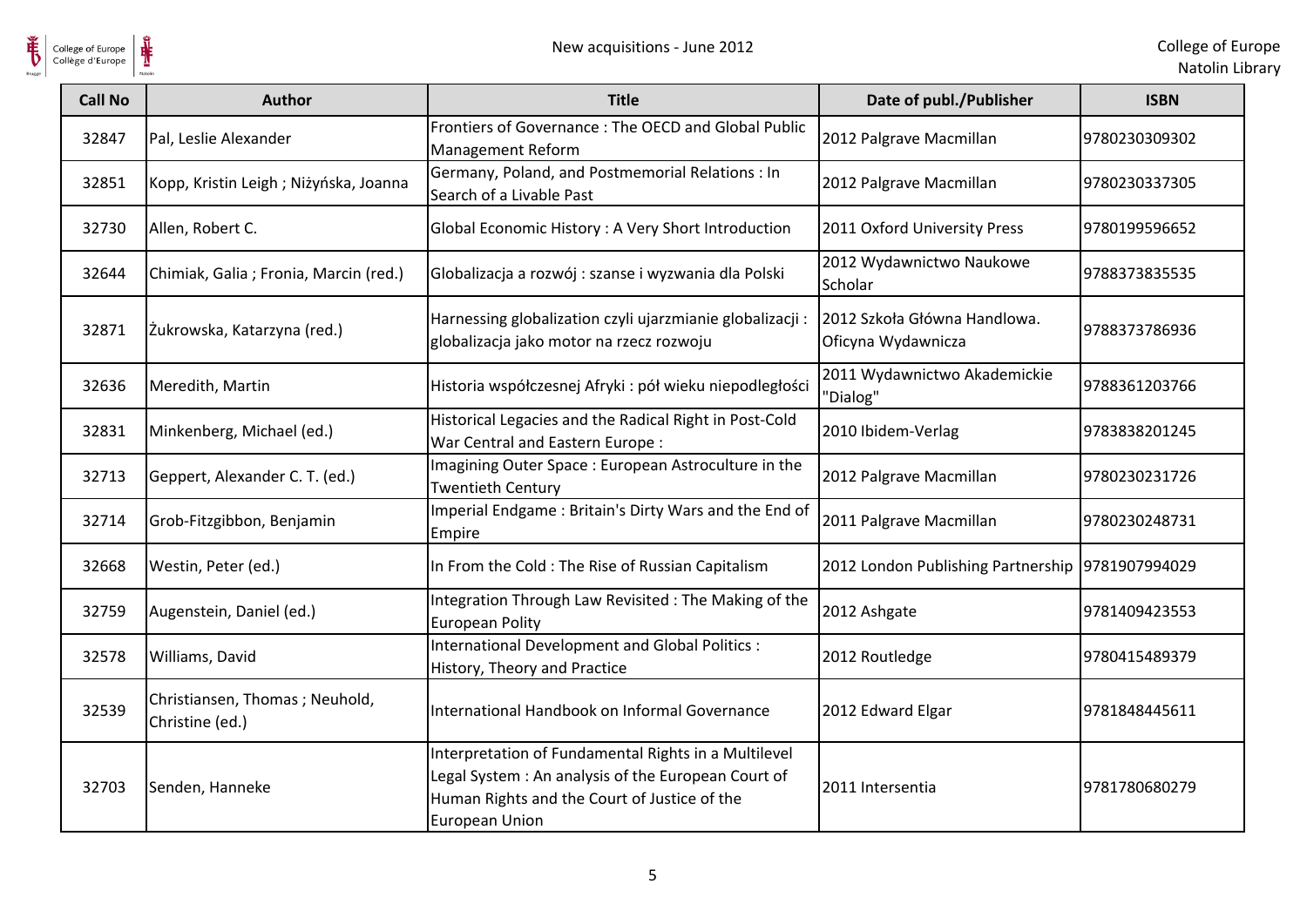

| <b>Call No</b> | <b>Author</b>                                   | <b>Title</b>                                                                                    | Date of publ./Publisher                             | <b>ISBN</b>   |
|----------------|-------------------------------------------------|-------------------------------------------------------------------------------------------------|-----------------------------------------------------|---------------|
| 32693          | Lyons, Jonathan                                 | Islam through Western Eyes: From the Crusades to<br>the War on Terrorism                        | 2012 Columbia University Press                      | 9780231158947 |
| 32755          | Durham Jr., W. Cole et al (ed.)                 | Islam, Europe and Emerging Legal Issues                                                         | 2012 Ashgate                                        | 9781409434443 |
| 32715          | Yeğenoğlu, Meyda                                | Islam, Migrancy, and Hospitality in Europe                                                      | 2012 Palgrave Macmillan                             | 9780230120433 |
| 32670          | Tibi, Bassam                                    | Islamism and Islam                                                                              | 2012 Yale University Press                          | 9780300159981 |
| 32731          | McKinnon, Catriona                              | <b>Issues in Political Theory</b>                                                               | 2012 Oxford University Press                        | 9780199572823 |
| 32802          | Tchistiakov, Ivan                               | Journal d'un gardien du Goulag                                                                  | 2012 Denoël                                         | 9782207261149 |
| 32875          | Sidorick, Daniel                                | Kapitalizm z puszki: Campbell Soup i pogoń za tanią<br>produkcją w XX wieku                     | 2012 Wydawnictwo Krytyki<br>Politycznej             | 9788362467235 |
| 32661          | Klincewicz, Krzysztof (red.)                    | Klasa kreatywna w Polsce : technologia, talent i<br>tolerancja jako źródła rozwoju regionalnego | 2012 Wydawnictwo Naukowe<br>Wydziału Zarządzania UW | 9788361276906 |
| 32659          | Ducret, Diane                                   | Kobiety dyktatorów                                                                              | 2012 Wydawnictwo Znak                               | 9788324018840 |
| 32876          | Leggewie, Claus; Welzer, Harald                 | Koniec świata, jaki znaliśmy: klimat, przyszłość i<br>szanse demokracji                         | 2012 Wydawnictwo Krytyki<br>Politycznej             | 9788362467488 |
| 32658          | Beevor, Antony                                  | Kreta: podbój i opór                                                                            | 2011 Wydawnictwo Znak                               | 9788324015900 |
| 32643          | Bauman, Zygmunt                                 | Kultura jako praxis                                                                             | 2012 Wydawnictwo Naukowe PWN                        | 9788301169107 |
| 32818          | Montagnon, Pierre                               | La Bataille de Stalingrad                                                                       | 2012 Rocher                                         | 9782268072678 |
| 32815          | Kageneck, August von                            | La France occupée                                                                               | 2012 Perrin                                         | 9782262016807 |
| 32760          | Hunter-Henin, Myriam (ed.)                      | Law, Religious Freedoms and Education in Europe                                                 | 2011 Ashgate                                        | 9781409427308 |
| 32716          | Zucca, Lorenzo; Ungureanu, Camil<br>(ed.)       | Law, state and religion in the new Europe : debates<br>and dilemmas                             | 2012 Cambridge University Press                     | 9780521198103 |
| 32796          | Beevor, Antony                                  | Le mystère Olga Tchekhova                                                                       | 2005 Calmann-Lévy                                   | 2702136265    |
| 32791          | Castor, Catherine                               | Le principe démocratique dans le droit de l'Union<br>européenne                                 | 2011 Bruylant                                       | 9782802730934 |
| 32809          | Berbéri, Carine                                 | Le Royaume-Uni face à l'euro : de la prudence à<br>l'hostilité                                  | 2012 L'Harmattan                                    | 9782296969261 |
| 32733          | Parijs, Philippe van                            | Linguistic Justice for Europe and for the World                                                 | 2011 Oxford University Press                        | 9780199208876 |
| 32877          | Czub, Jarosław Filip                            | Lobbing grup biznesu w Unii Europejskiej                                                        | 2012 Wydawnictwo Poltext                            | 9788375611472 |
| 32717          | Glajar, Valentina; Teodorescu, Jeanine<br>(ed.) | Local History, Transnational Memory in the Romanian<br>Holocaust                                | 2011 Palgrave Macmillan                             | 9780230112544 |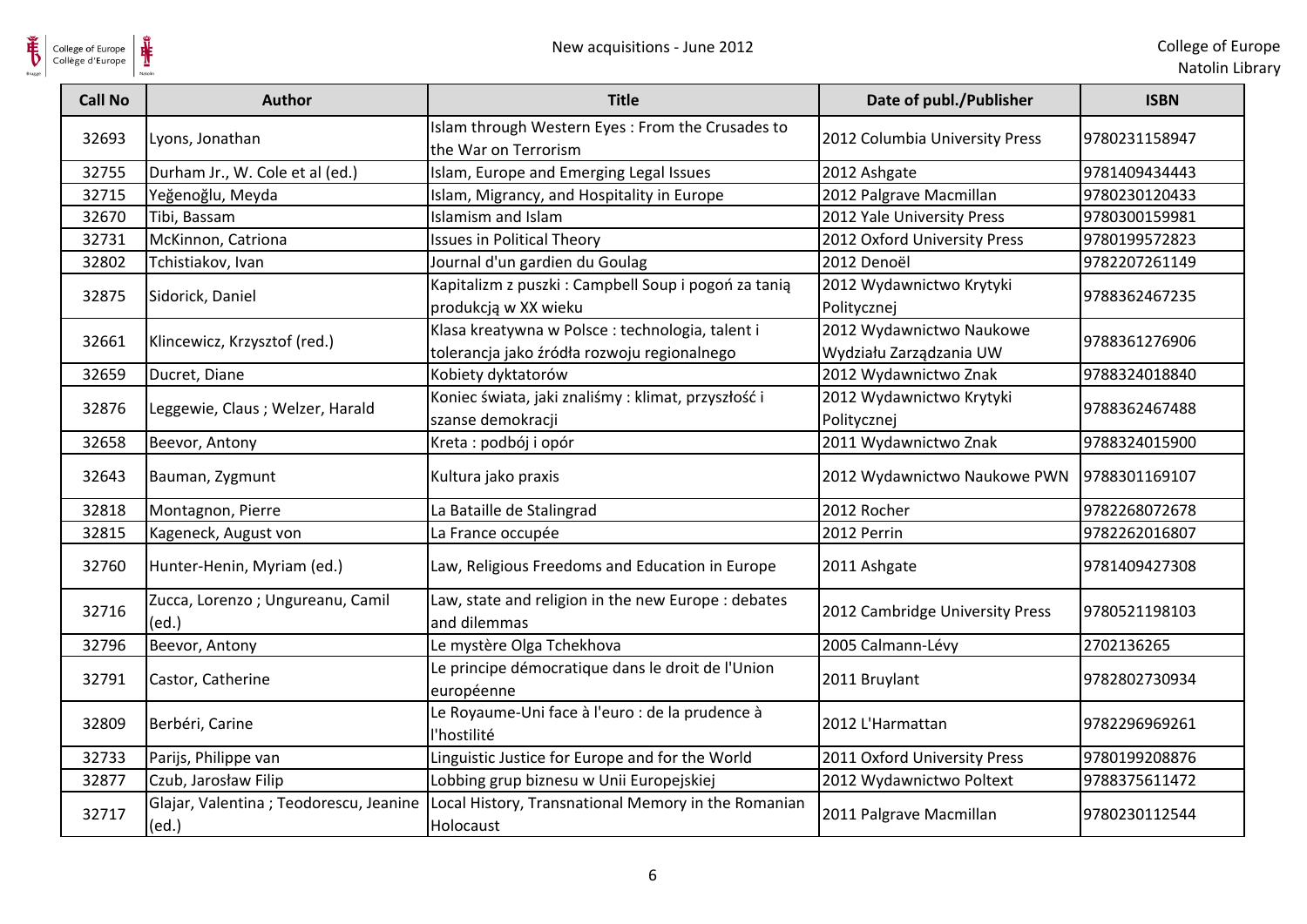

| <b>Call No</b> | <b>Author</b>                                           | <b>Title</b>                                                                                      | Date of publ./Publisher                            | <b>ISBN</b>   |
|----------------|---------------------------------------------------------|---------------------------------------------------------------------------------------------------|----------------------------------------------------|---------------|
| 32773          | Bellamy, Richard; Castiglione, Dario;<br>Shaw, Jo (ed.) | Making European Citizens : Civic Inclusion in a<br><b>Transnational Context</b>                   | 2006 Palgrave Macmillan                            | 9780333973776 |
| 32834          | Merriënboer, Johan van                                  | Mansholt: a biography                                                                             | 2011 P.I.E Peter Lang                              | 9789052017570 |
| 32835          | Weddige, Olaf                                           | Measuring public pension liabilities in the European<br>Union                                     | 2011 Peter Lang                                    | 9783631602737 |
| 32635          | Marciniak, Łukasz                                       | Między fundamentalizmem a terroryzmem islamskim                                                   | 2011 Wyższa Szkoła Humanistyczno-<br>Ekonomiczna   | 9788361609216 |
| 32761          | Fauser, Margit                                          | Migrants and Cities : The Accommodation of Migrant<br>Organizations in Europe                     | 2012 Ashgate                                       | 9781409421863 |
| 32787          | Moussakova, Svetla (dir.)                               | Migrations culturelles en Europe à vingt-sept : Quand<br>l'Est rencontre l'Ouest, vingt ans après | 2011 Academia-L'Harmattan                          | 9782872099733 |
| 32657          | Górski, Karol                                           | Mikołaj Kopernik: Środowisko społeczne i samotność                                                | 2012 Wyd. Nauk. Uniwersytetu<br>Mikołaja Kopernika | 9788323127772 |
| 32734          | Hahn, Peter L.                                          | Missions Accomplished? The United States and Iraq<br>since World War I                            | 2012 Oxford University Press                       | 9780195333381 |
| 32736          | Schwartz, Vanessa R.                                    | Modern France: A Very Short Introduction                                                          | 2011 Oxford University Press                       | 9780195389418 |
| 32634          | Kaplan, Robert D.                                       | Monsun : Ocean Indyjski i przyszłość amerykańskiej<br>dominacji                                   | 2012 Wydawnictwo Czarne                            | 9788375363609 |
| 32767          | Baimbridge, Mark; Whyman, Philip B.<br>; Burkitt, Brian | Moored to the Continent? : Future Options for Britain<br>and the EU                               | 2012 Imprint Academic                              | 9781845401924 |
| 32780          | Chege, Victoria Asaba                                   | Multidimensional Discrimination in EU Law : Sex, Race<br>and Ethnicity                            | 2011 Nomos                                         | 9783832958305 |
| 32857          | Detterbeck, Klaus                                       | Multi-Level Party Politics in Western Europe                                                      | 2012 Palgrave Macmillan                            | 9780230337091 |
| 32762          | Lackerstein, Debbie                                     | National Regeneration in Vichy France : Ideas and<br>Policies, 1930-1944                          | 2012 Ashgate                                       | 9780754667216 |
| 32683          | Miłosz, Czesław                                         | New and Collected Poems: 1931-2001                                                                | 2006 Penguin Books                                 | 9780141186412 |
| 32763          | Ivan, Ruxandra (ed.)                                    | New Regionalism or No Regionalism? Emerging<br>Regionalism in the Black Sea Area                  | 2012 Ashgate                                       | 9781409422136 |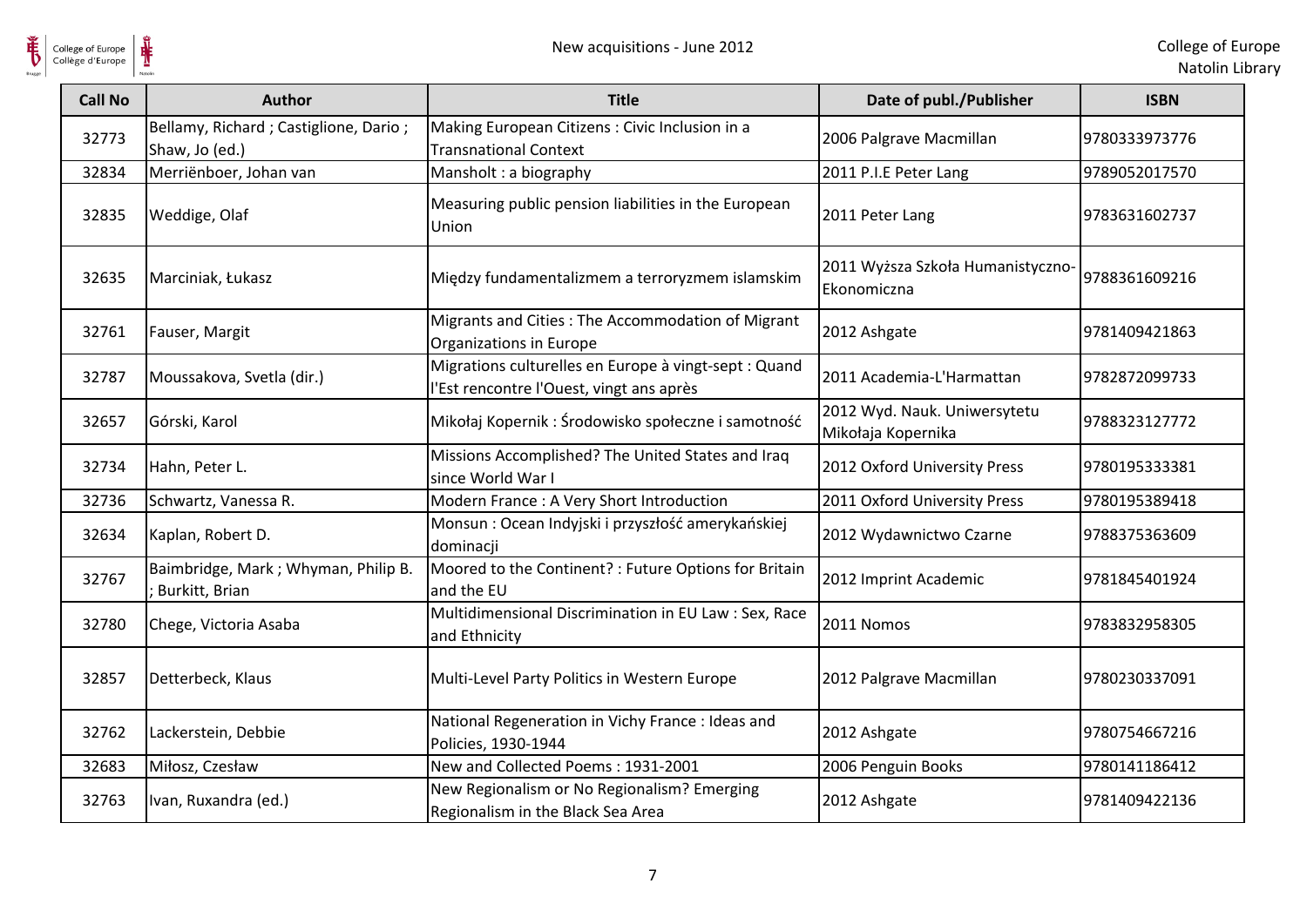

| <b>Call No</b> | <b>Author</b>                                                      | <b>Title</b>                                                                                                                                                          | Date of publ./Publisher                                              | <b>ISBN</b>   |
|----------------|--------------------------------------------------------------------|-----------------------------------------------------------------------------------------------------------------------------------------------------------------------|----------------------------------------------------------------------|---------------|
| 32642          | Szostek, Dariusz                                                   | Nowe ujęcie dokumentu w polskim prawie prywatnym<br>ze szczególnym uwzględnieniem dokumentu w postaci<br>elektronicznej                                               | 2012 C. H. Beck                                                      | 9788325540302 |
| 32878          | Łabędź, Krzysztof (red.)                                           | Opozycja parlamentarna w Polsce w latach 1997-2010                                                                                                                    | 2012 Wydawnictwo Naukowe<br>Uniwersytetu Pedagogicznego              | 9788372717146 |
| 32638          | Barenboim, Daniel; Said, Edward W.                                 | Paralele i paradoksy : rozmowy o muzyce i<br>społeczeństwie                                                                                                           | 2007 Państwowy Instytut<br>Wydawniczy                                | 9788306031515 |
| 32639          | Kotlorz, Dorota (red.)                                             | Pięciolecie członkostwa Polski w Unii Europejskiej:<br>zagadnienia gospodarcze i społeczne ze szczególnym<br>uwzględnieniem polskiego rynku pracy : praca<br>zbiorowa | 2010 Wydawnictwo Akademii<br>Ekonomicznej im. Karola<br>Adamieckiego | 9788372465757 |
| 32677          | Whalen, Brett Edward (ed.)                                         | Pilgrimage in the Middle Ages: A Reader                                                                                                                               | 2011 University of Toronto Press                                     | 9781442601994 |
| 32880          | Pastuszka, Sławomir                                                | Polityka regionalna Unii Europejskiej : cele, narzędzia,<br>efekty                                                                                                    | 2012 Difin                                                           | 9788376416502 |
| 32772          | Newitt, Malyn                                                      | Portugal in European and World History                                                                                                                                | 2009 Reaktion Books                                                  | 9781861895196 |
| 32623          | Fukuyama, Francis; Diamond, Larry<br>Jay ; Plattner, Marc F. (ed.) | Poverty, Inequality, and Democracy                                                                                                                                    | 2012 Johns Hopkins University Press   9781421405704                  |               |
| 32756          | Stewart, Susan et al. (ed.)                                        | Presidents, Oligarchs and Bureaucrats : Forms of Rule<br>in the Post-Soviet Space                                                                                     | 2012 Ashgate                                                         | 9781409412502 |
| 32812          | Fierens, Louis                                                     | Prêtre chez les SS                                                                                                                                                    | 2011 Jourdan Editeur                                                 | 9782874661846 |
| 32738          | Van Zyl Smit, Dirk ; Snacken, Sonja                                | Principles of European Prison Law and Policy:<br>Penology and Human Rights                                                                                            | 2011 Oxford University Press                                         | 9780199693313 |
| 32633          | Hartliński, Maciej                                                 | Przywództwo partyjne w Polsce                                                                                                                                         | 2011 Wydawnictwo Adam<br>Marszałek                                   | 9788377801512 |
| 32848          | Edström, Hakan; Gyllensporre, Dennis<br>(ed.)                      | Pursuing Strategy: NATO Operations from the Gulf<br>War to Gaddafi                                                                                                    | 2012 Palgrave Macmillan                                              | 9780230292802 |
| 32784          | Bücker, Andreas ; Warneck, Wiebke<br>(eds.)                        | Reconciling fundamental social rights and economic<br>freedoms after Viking, Laval and Rüffert                                                                        | 2011 Nomos                                                           | 9783832959876 |
| 32718          | Lianos, Ioannis; Odudu, Okeoghene<br>(ed.)                         | Regulating Trade in Services in the EU and the WTO:<br>Trust, Distrust and Economic Integration                                                                       | 2012 Cambridge University Press                                      | 9781107008649 |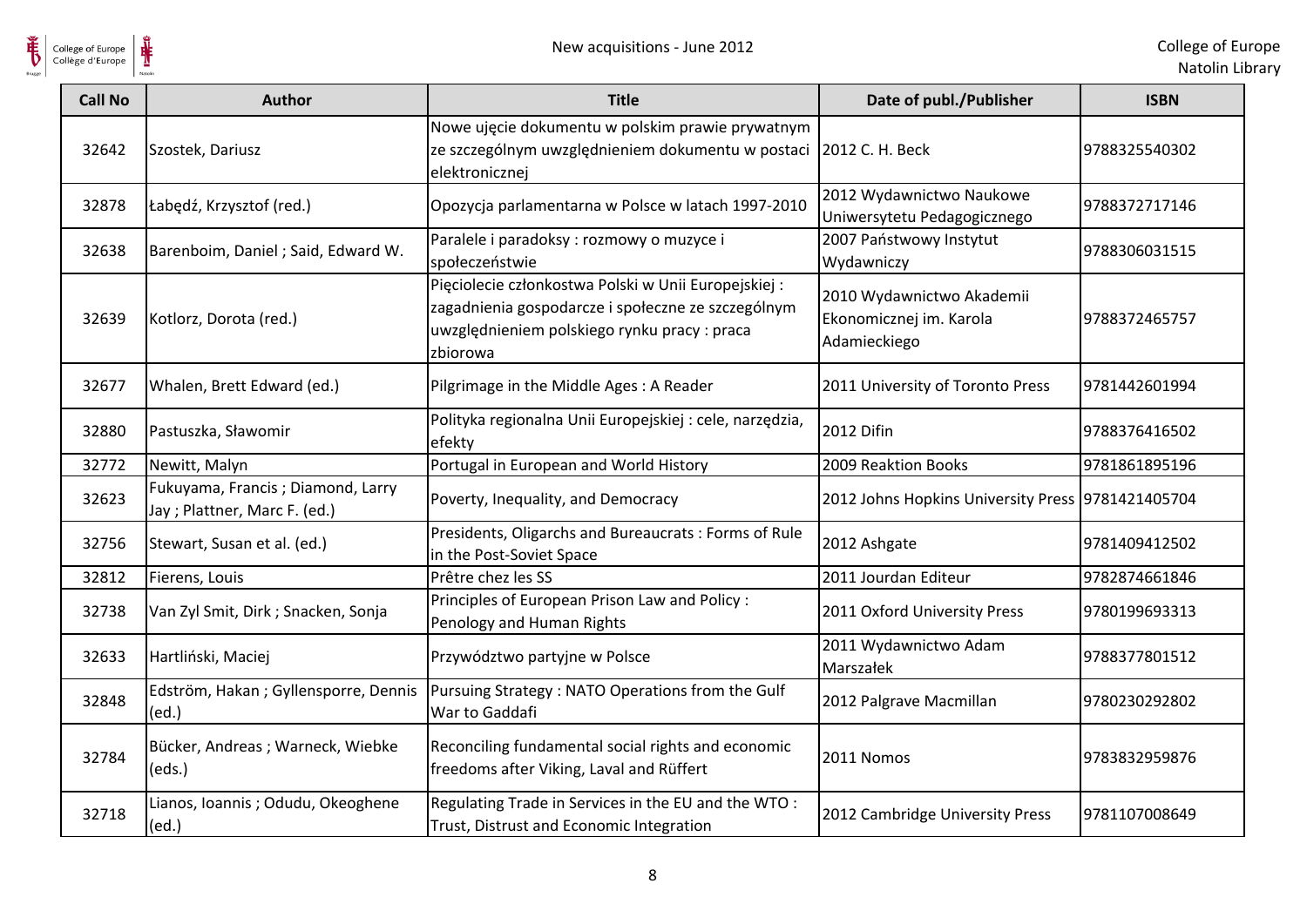

| <b>Call No</b> | <b>Author</b>                                                     | <b>Title</b>                                                                                                                                | Date of publ./Publisher              | <b>ISBN</b>                    |
|----------------|-------------------------------------------------------------------|---------------------------------------------------------------------------------------------------------------------------------------------|--------------------------------------|--------------------------------|
| 32704          | Hornuf, Lars                                                      | Regulatory Competition in European Corporate and<br>Capital Market Law: An Empirical Analysis                                               | 2012 Intersentia                     | 9781780680460                  |
| 32739          | Bessel, Richard ; Haake Claudia B. (ed.)                          | Removing Peoples: Forced Removal in the Modern<br>World                                                                                     | 2011 Oxford University Press         | 9780199698721                  |
| 32768          | Knott, Stephen F.                                                 | Rush to judgment: George W. Bush, the War on<br>Terror, and His Critics                                                                     | 2012 University Press of Kansas      | 9780700618316                  |
| 32709          | Freire, Maria Raquel; Kanet, Roger E.<br>(ed.)                    | Russia and its Near Neighbours                                                                                                              | 2012 Palgrave Macmillan              | 9780230390171                  |
| 32740          | <b>Hosking Geoffrey</b>                                           | Russian History: A Very Short Introduction                                                                                                  | 2012 Oxford University Press         | 9780199580989                  |
| 32710          | Turam, Berna (ed.)                                                | Secular State and Religious Society: Two Forces in<br>Play in Turkey                                                                        | 2012 Palgrave Macmillan              | 9780230338616                  |
| 32678          | Fornäs, Johan                                                     | <b>Signifying Europe</b>                                                                                                                    | 2012 Intellect Books                 | 9781841505213                  |
| 32799          | Lagroye, Jacques; François, Bastien;<br>Sawicki Frédéric          | Sociologie politique                                                                                                                        | 2012 Presses de Sciences PO ; Dalloz | 9782724612516<br>9782247112074 |
| 32800          | Lagroye, Jacques; François, Bastien;<br>Sawicki Frédéric          | Sociologie politique                                                                                                                        | 2012 Presses de Sciences PO ; Dalloz | 9782724612516<br>9782247112074 |
| 32801          | Lagroye, Jacques ; François, Bastien ;<br>Sawicki Frédéric        | Sociologie politique                                                                                                                        | 2012 Presses de Sciences PO ; Dalloz | 9782724612516<br>9782247112074 |
| 32797          | Lagroye, Jacques ; François, Bastien ;<br>Sawicki Frédéric        | Sociologie politique                                                                                                                        | 2012 Presses de Sciences PO ; Dalloz | 9782724612516<br>9782247112074 |
| 32798          | Lagroye, Jacques; François, Bastien;<br>Sawicki Frédéric          | Sociologie politique                                                                                                                        | 2012 Presses de Sciences PO ; Dalloz | 9782724612516<br>9782247112074 |
| 32719          | Dennis, Mike; Grix, Jonathan                                      | Sport under Communism : Behind the East German<br>'Miracle'                                                                                 | 2012 Palgrave Macmillan              | 9780230227842                  |
| 32697          | Friend, Julius W.                                                 | <b>Stateless Nations: Western European Regional</b><br>Nationalisms and the Old Nations                                                     | 2012 Palgrave Macmillan              | 9780230361799                  |
| 32741          | Finkelstein, Claire ; Ohlin, David Jens ;<br>Altman, Andrew (ed.) | Targeted Killings: Law and Morality in an<br><b>Asymmetrical World</b>                                                                      | 2012 Oxford University Press         | 9780199646487                  |
| 32669          | ; Trondal, Jarle (ed.)                                            | Busuioc, Madalina; Groenleer, Martijn   The agency phenomenon in the European Union:<br>Emergence, institution and everyday decision-making | 2012 Manchester University Press     | 9780719085543                  |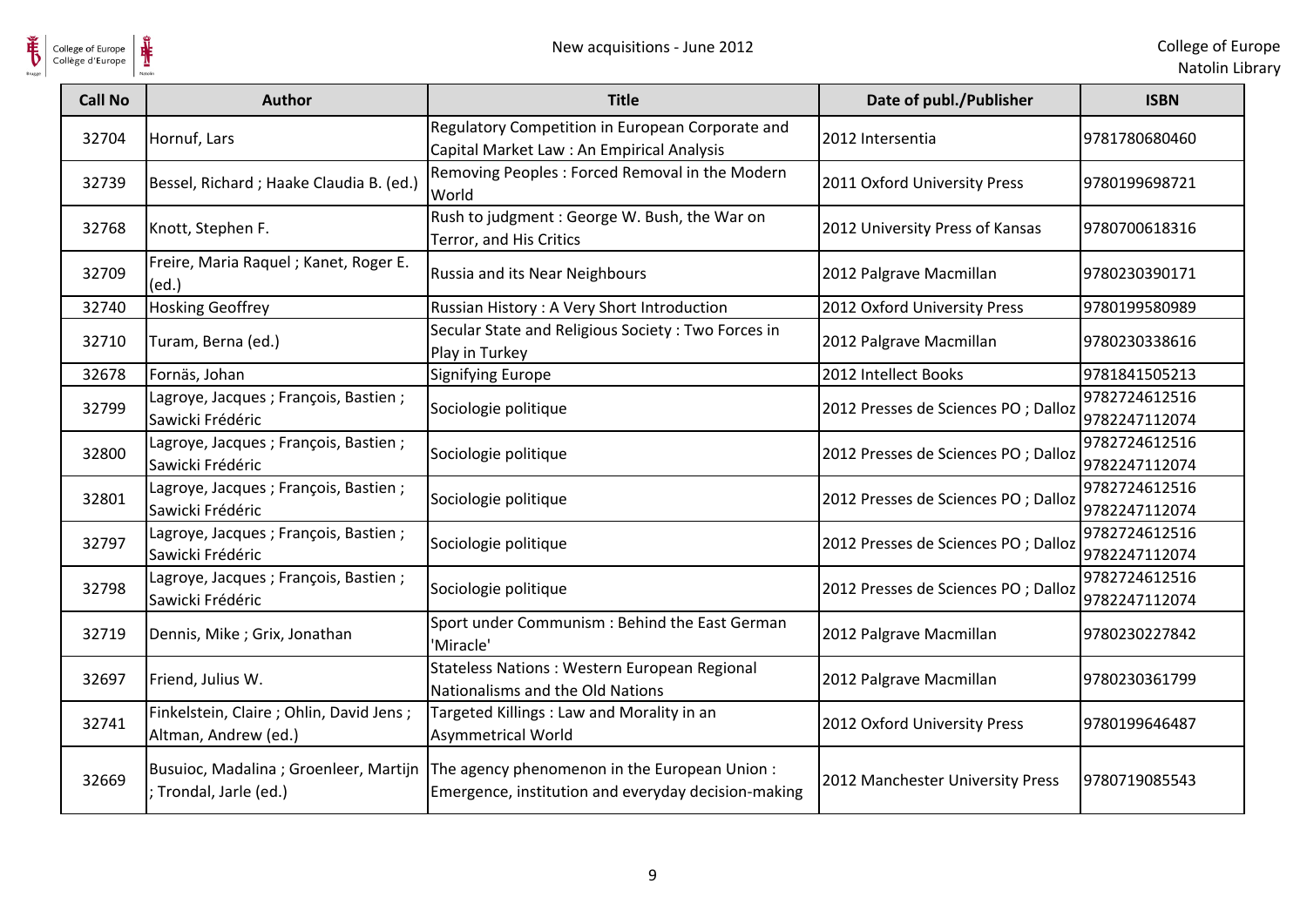

| <b>Call No</b> | <b>Author</b>                                    | <b>Title</b>                                                                                                                                                             | Date of publ./Publisher      | <b>ISBN</b>   |
|----------------|--------------------------------------------------|--------------------------------------------------------------------------------------------------------------------------------------------------------------------------|------------------------------|---------------|
| 32573          | Mole, Richard C. M.                              | The Baltic States from the Soviet Union to the<br>European Union : Identity, discourse and power in the<br>post-Communist transition of Estonia, Latvia and<br>Lithuania | 2012 Routledge               | 9780415394970 |
| 32770          | Noueihed, Lin; Warren, Alex                      | The Battle for the Arab Spring : Revolution, Counter-<br>Revolution and the Making of a New Era                                                                          | 2012 Yale Univeristy Press   | 9780300180862 |
| 32667          | Nagorski, Andrew                                 | The Birth of Freedom : Shaping Lives and Societies in<br>the New Eastern Europe                                                                                          | 1993 Simon & Schuster        | 9781439154267 |
| 32681          | Miłosz, Czesław                                  | The Captive Mind                                                                                                                                                         | 2001 Penguin Books           | 9780141186764 |
| 32705          | Eggermont, Frederic                              | The Changing Role of the European Council in the<br>Institutional Framework of the European Union:<br>Consequences for the European Integration Process                  | 2012 Intersentia             | 9781780680613 |
| 32725          | Restall, Matthew ; Fernández-<br>Armesto, Felipe | The Conquistadors: A Very Short Introduction                                                                                                                             | 2012 Oxford University Press | 9780195392296 |
| 32742          | Ker-Lindsay, James                               | The Cyprus Problem: What Everyone Needs to Know                                                                                                                          | 2011 Oxford University Press | 9780199757152 |
| 32720          |                                                  | The Disentanglement of Populations: Migration,<br>Reinisch, Jessica; White, Elizabeth (ed.) Expulsion and Displacement in Post-War Europe, 1944                          | 2011 Palgrave Macmillan      | 9780230222045 |
| 32692          | Blouet, Brian W.                                 | The EU and Neighbors: A Geography of Europe in the<br>Modern World                                                                                                       | 2012 Wiley                   | 9780470943403 |
| 32753          | Krause, Joachim; Ronzitti, Natalino<br>(ed.)     | The EU, the UN and Collective Security : Making<br>Multilateralism Effective                                                                                             | 2012 Routledge               | 9780415699174 |
| 32853          | Arestis, Philip ; Sawyer, Malcolm C.<br>(ed.)    | The Euro Crisis                                                                                                                                                          | 2012 Palgrave Macmillan      | 9780230367500 |
| 32706          | Zwiers, Martijn Willem                           | The European Public Prosecutor's Office : Analysis of a<br>Multilevel Criminal Justice System                                                                            | 2011 Intersentia             | 9781780680293 |
| 32764          | Renard, Thomas; Biscop, Sven (ed.)               | The European Union and Emerging Powers in the 21st<br>Century: How Europe Can Shape a New Global Order                                                                   | 2012 Ashgate                 | 9781409419563 |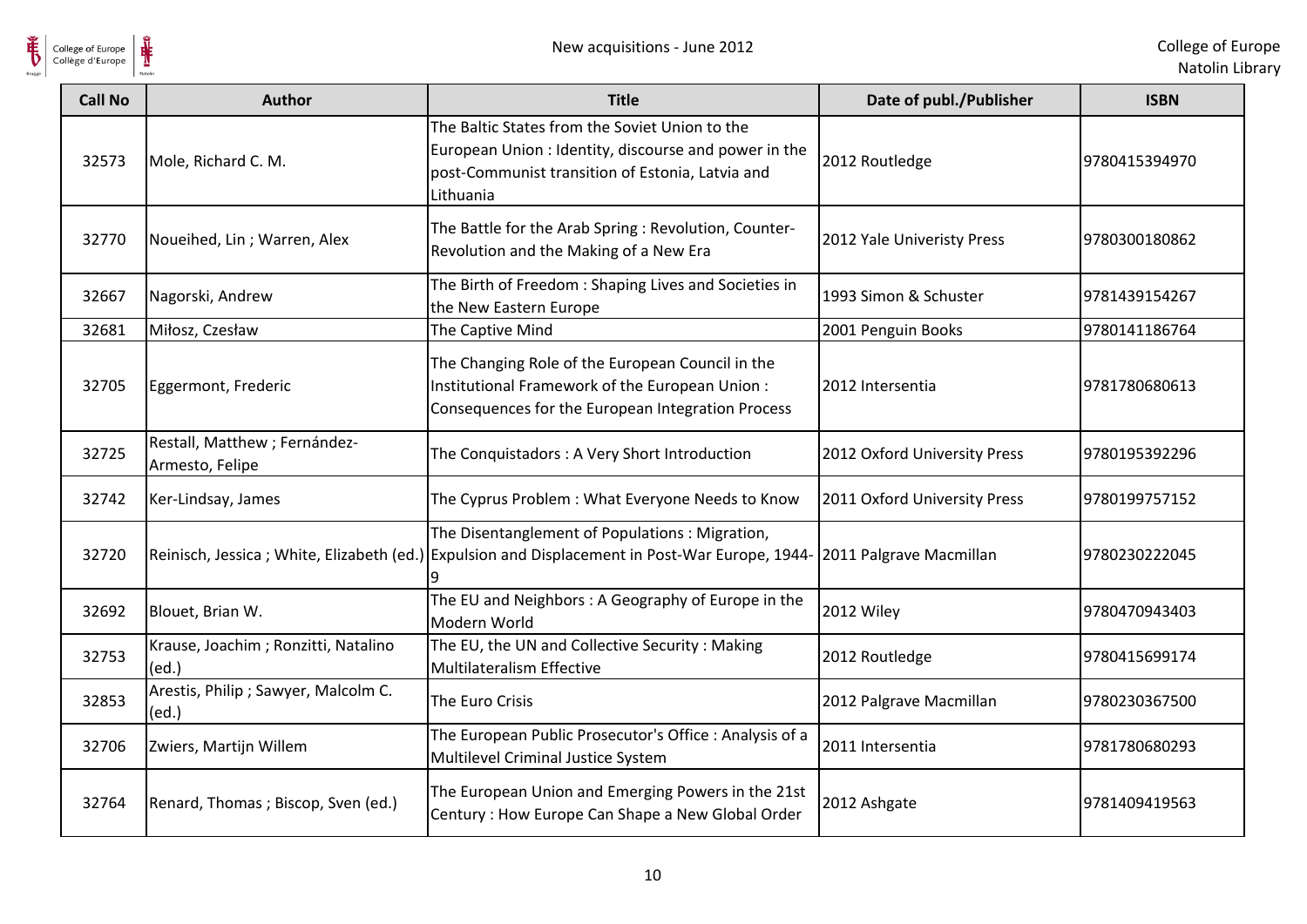

| <b>Call No</b> | <b>Author</b>                                          | <b>Title</b>                                                                                                                                 | Date of publ./Publisher             | <b>ISBN</b>   |
|----------------|--------------------------------------------------------|----------------------------------------------------------------------------------------------------------------------------------------------|-------------------------------------|---------------|
| 32721          | Wouters, Jan et al. (ed.)                              | The European Union and Multilateral Governance :<br>Assessing EU Participation in United Nations Human<br>Rights and Environmental Fora      | 2012 Palgrave Macmillan             | 9780230282315 |
| 32609          | Peters, Joel (ed.)                                     | The European Union and the Arab Spring : promoting<br>democracy and human rights in the Middle East                                          | 2012 Lexington Books                | 9780739174456 |
| 32828          | Islesan, Beste                                         | The European Union in the Middle East Peace Process<br>: A Civilian Power?                                                                   | 2011 Ibidem-Verlag                  | 9783898218962 |
| 32777          | Wagner, Bettina                                        | The Formation of Support for the European Union in<br>Central and Eastern Europe : The Role of National<br>Attitudes as Cognitive Heuristics | 2012 Nomos                          | 9783832970963 |
| 32707          | Verstichel, A. et al. (ed.)                            | The Framework Convention for the Protection of<br>National Minorities : A Useful Pan-European<br>Instrument?                                 | 2008 Intersentia                    | 9789050956437 |
| 32550          | Jonung, Lars; Kiander, Jaakko; Vartia,<br>Pentti (ed.) | The Great Financial Crisis in Finland and Sweden: The<br>Nordic Experience of Financial Liberalization                                       | 2009 Edward Elgar                   | 9781848443051 |
| 32743          | Elver, Hilal                                           | The Headscarf Controversy: Secularism and Freedom<br>of Religion                                                                             | 2012 Oxford University Press        | 9780199769292 |
| 32672          | Tapon, Francis                                         | The Hidden Europe: What Eastern Europeans Can<br>Teach US                                                                                    | 2012 Wanderlearn                    | 9780976581222 |
| 32587          | Leontovitsch, Victor                                   | The history of liberalism in Russia                                                                                                          | 2012 University of Pittsburgh Press | 9780822944157 |
| 32744          | Beitz, Charles R.                                      | The Idea of Human Rights                                                                                                                     | 2011 Oxford University Press        | 9780199604371 |
| 32575          | Almeida, Dimitri                                       | The Impact of European Integration on Political Parties<br>Beyond the Permissive Consensus                                                   | 2012 Routledge                      | 9780415693745 |
| 32858          | Costa, Oriol ; Jørgensen, Knud Erik (ed.)              | The Influence of International Institutions on the EU :<br>When Multilateralism hits Brussels                                                | 2012 Palgrave Macmillan             | 9780230314481 |
| 32745          | Peterson, John; Shackleton, Michael<br>(ed.)           | The Institutions of the European Union                                                                                                       | 2012 Oxford University Press        | 9780199574988 |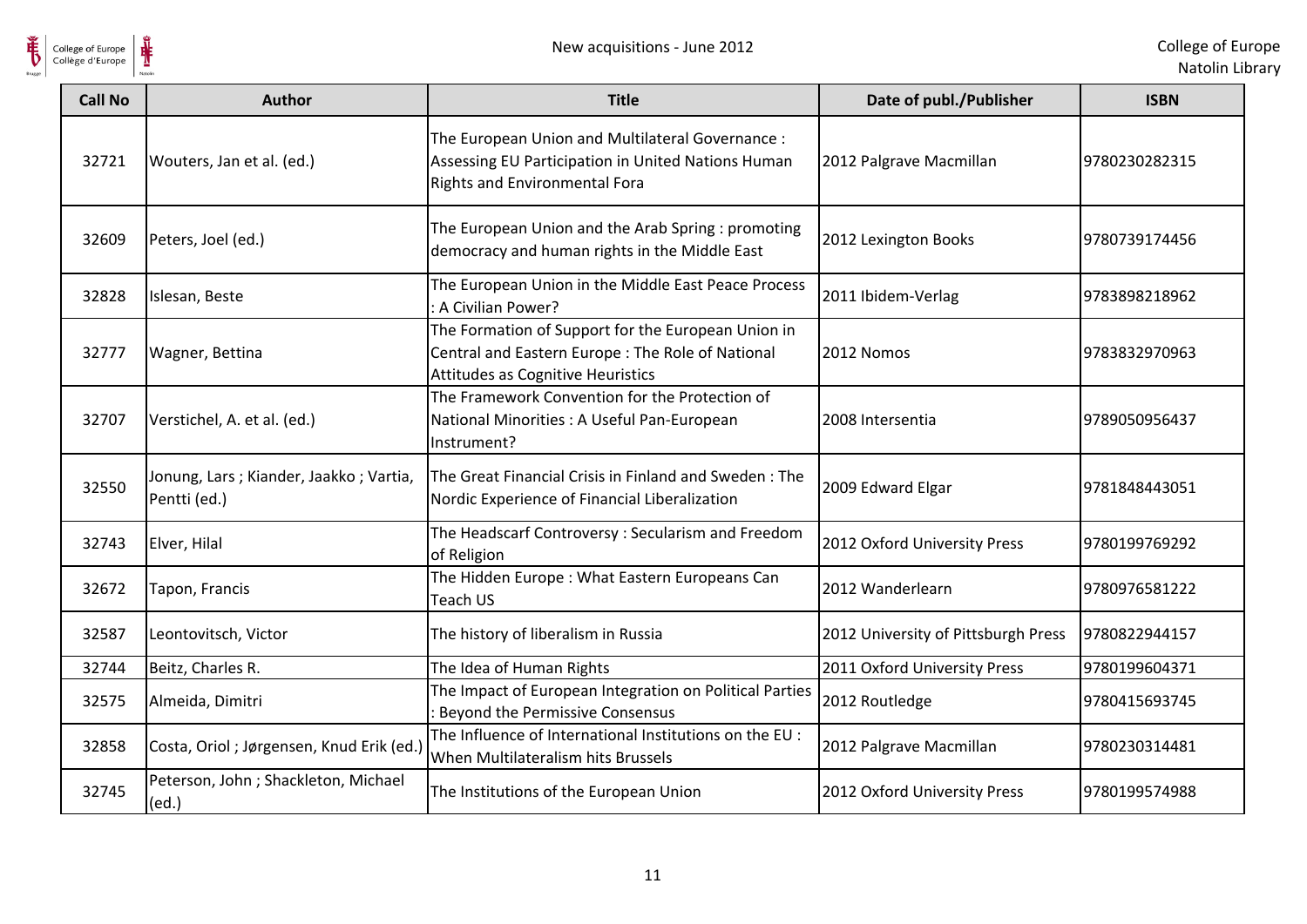

| <b>Call No</b> | <b>Author</b>                                                       | <b>Title</b>                                                                                                              | Date of publ./Publisher         | <b>ISBN</b>   |
|----------------|---------------------------------------------------------------------|---------------------------------------------------------------------------------------------------------------------------|---------------------------------|---------------|
| 32747          | Peterson, John ; Shackleton, Michael<br>(ed.)                       | The Institutions of the European Union                                                                                    | 2012 Oxford University Press    | 9780199574988 |
| 32746          | Peterson, John ; Shackleton, Michael<br>(ed.)                       | The Institutions of the European Union                                                                                    | 2012 Oxford University Press    | 9780199574988 |
| 32748          | Peterson, John ; Shackleton, Michael<br>(ed.)                       | The Institutions of the European Union                                                                                    | 2012 Oxford University Press    | 9780199574988 |
| 32665          | Shields, Stuart                                                     | The International political economy of transition :<br>Neoliberal hegemony and Eastern Central Europe's<br>transformation | 2012 Routledge                  | 9780415386692 |
| 32592          | Syrpis, Phil (ed.)                                                  | The Judiciary, the Legislature and the EU Internal<br>Market                                                              | 2012 Cambridge University Press | 9781107010055 |
| 32551          | Backhaus, Jürgen G.; Cassone, Alberto<br>Ramello, Giovanni B. (ed.) | The Law and Economics of Class Actions in Europe :<br><b>Lessons from America</b>                                         | 2012 Edward Elgar               | 9781847208033 |
| 32732          | Kälin, Walter; Künzli, Jörg                                         | The Law of International Human Rights Protection                                                                          | 2010 Oxford University Press    | 9780199597031 |
| 32833          | Rechel, Bernd                                                       | The Long Way Back to Europe: Minority Protection in<br><b>Bulgaria</b>                                                    | 2008 Ibidem-Verlag              | 9783898218634 |
| 32849          | Damianopoulos, Ernest N.                                            | The Macedonians: Their Past and Present                                                                                   | 2012 Palgrave Macmillan         | 9780230339859 |
| 32673          | Calder, Kent E.                                                     | The New Continentalism: Energy and Twenty-First-<br><b>Century Eurasian Geopolitics</b>                                   | 2012 Yale University Press      | 9780300171020 |
| 32572          | Torsello, Davide                                                    | The New Environmentalism? : Civil Society and<br>Corruption in the Enlarged EU                                            | 2012 Ashgate                    | 9781409423645 |
| 32552          | Carroll, Peter ; Kellow, Aynsley                                    | The OECD: A Study of Organisational Adaptation                                                                            | 2011 Edward Elgar               | 9781845429546 |
| 32621          | Ross, Michael                                                       | The Oil Curse: How Petroleum Wealth Shapes the<br>Development of Nations                                                  | 2012 Princeton University Press | 9780691145457 |
| 32749          | Smith, Helmut Walser (ed.)                                          | The Oxford Handbook of Modern German History                                                                              | 2011 Oxford University Press    | 9780199237395 |
| 32750          | Stone, Dan (ed.)                                                    | The Oxford Handbook of Postwar European History                                                                           | 2012 Oxford University Press    | 9780199560981 |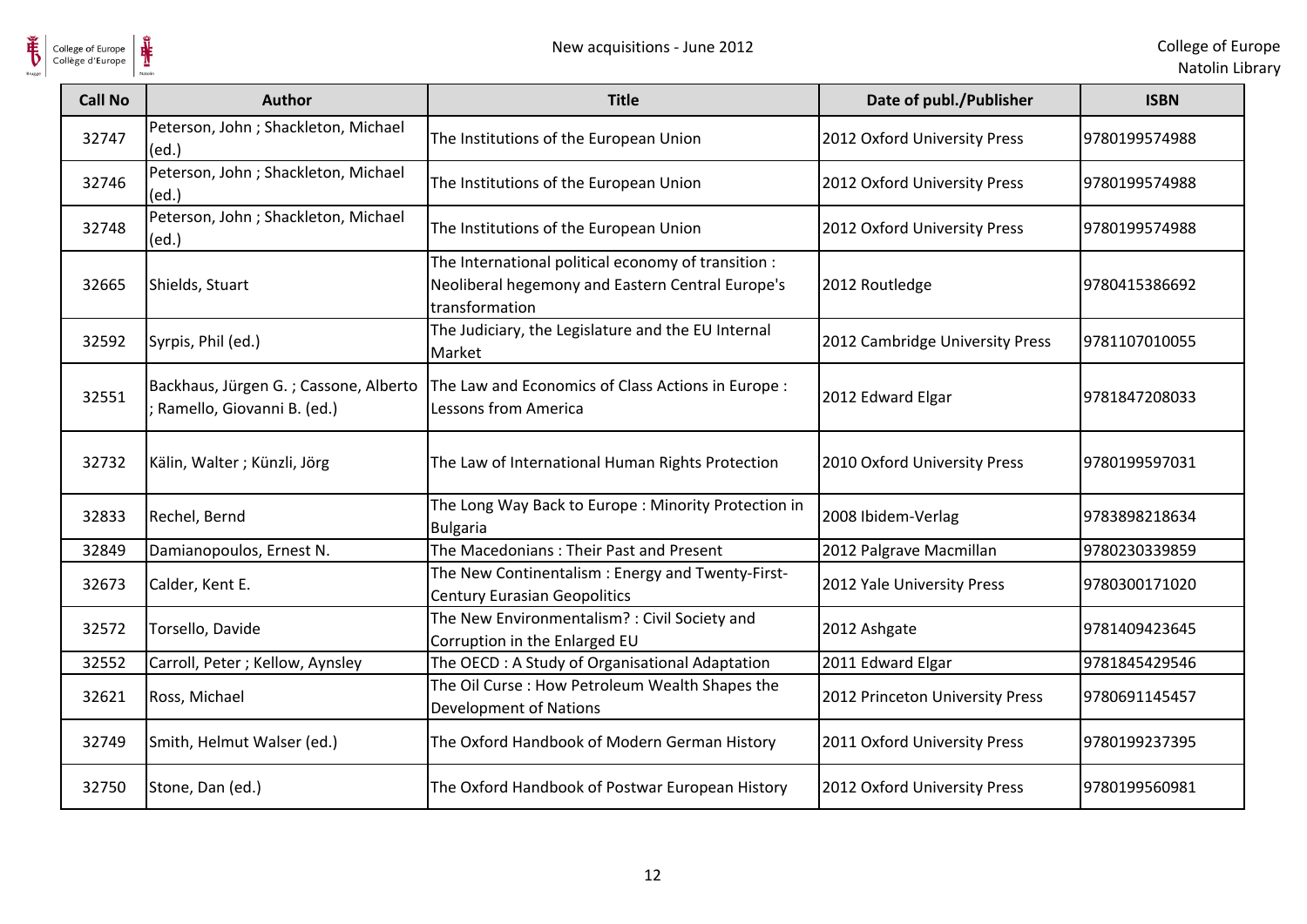

| <b>Call No</b> | <b>Author</b>                                           | <b>Title</b>                                                                                                                                           | Date of publ./Publisher         | <b>ISBN</b>   |
|----------------|---------------------------------------------------------|--------------------------------------------------------------------------------------------------------------------------------------------------------|---------------------------------|---------------|
| 32622          | Millard, Frank                                          | The Palace and the Bunker: Royal Resistance to Hitler                                                                                                  | 2012 The History Press          | 9780752465692 |
| 32553          | Mitchell, Lawrence E.; Wilmarth,<br>Arthur E. (ed.)     | The Panic of 2008 : Causes, Consequences and<br>Implications for Reform                                                                                | 2010 Edward Elgar               | 9781849802611 |
| 32837          | Wiegand, Irina                                          | The protection of human rights and fundamental<br>freedoms in the fight against terrorism : the case of<br>the European Union after September 11, 2001 | 2008 Ibidem-Verlag              | 9783898218948 |
| 32751          | Oliver, Dawn; Prosser, Tony;<br>Rawlings, Richard (ed.) | The Regulatory State: Constitutional Implications                                                                                                      | 2010 Oxford University Press    | 9780199593170 |
| 32855          | Hehir, Aidan                                            | The Responsibility to Protect: Rhetoric, Reality and<br>the Future of Humanitarian Intervention                                                        | 2012 Palgrave Macmillan         | 9780230289185 |
| 32694          | Owen, Roger                                             | The Rise and Fall of Arab Presidents for Life                                                                                                          | 2012 Harvard Univeristy Press   | 9780674065833 |
| 32708          | Kapuy, Klaus                                            | The social security position of irregular migrant<br>workers : New insights from national social security<br>law and international law                 | 2011 Intersentia                | 9781780680309 |
| 32752          | Conway, Martin                                          | The Sorrows of Belgium : Liberation and Political<br>Reconstruction, 1944-1947                                                                         | 2012 Oxrord University Press    | 9780199694341 |
| 32765          | Guillén, Ana Marta ; León, Margarita<br>(ed.)           | The Spanish Welfare State in European Context                                                                                                          | 2011 Ashgate                    | 9781409402930 |
| 32785          | Guelke, Adrian; Tournon, Jean (eds.)                    | The Study of Ethnicity and Politics : Recent Analytical<br>Developments                                                                                | 2012 Barbara Budrich Publishers | 9783866494527 |
| 32684          | Collingham, Lizzie                                      | The Taste of War: World War Two and the Battle for<br>Food                                                                                             | 2012 Penguin Books              | 9780141028972 |
| 32577          | Ramcharan, Bertrand G.                                  | The UN Human Rights Council                                                                                                                            | 2011 Routledge                  | 9780415583985 |
| 32495          | Hicks, Michael                                          | The Wars of the Roses                                                                                                                                  | 2012 Yale University Press      | 9780300181579 |
| 32666          | Cartledge, Bryan                                        | The Will to Survive : A History of Hungary                                                                                                             | 2011 Hurst & Company            | 9781849041126 |
| 32766          | Churchill, Winston                                      | The World Crisis, 1911-1918                                                                                                                            | 2005 Free Press                 | 9780743283434 |
| 32850          | Pautz, Hartwig                                          | Think-Tanks, Social Democracy and Social Policy                                                                                                        | 2012 Palgrave Macmillan         | 9780230292949 |
| 32695          | Finkel, Andrew                                          | Turkey: What Everyone Needs to Know                                                                                                                    | 2012 Oxford University Press    | 9780199733040 |